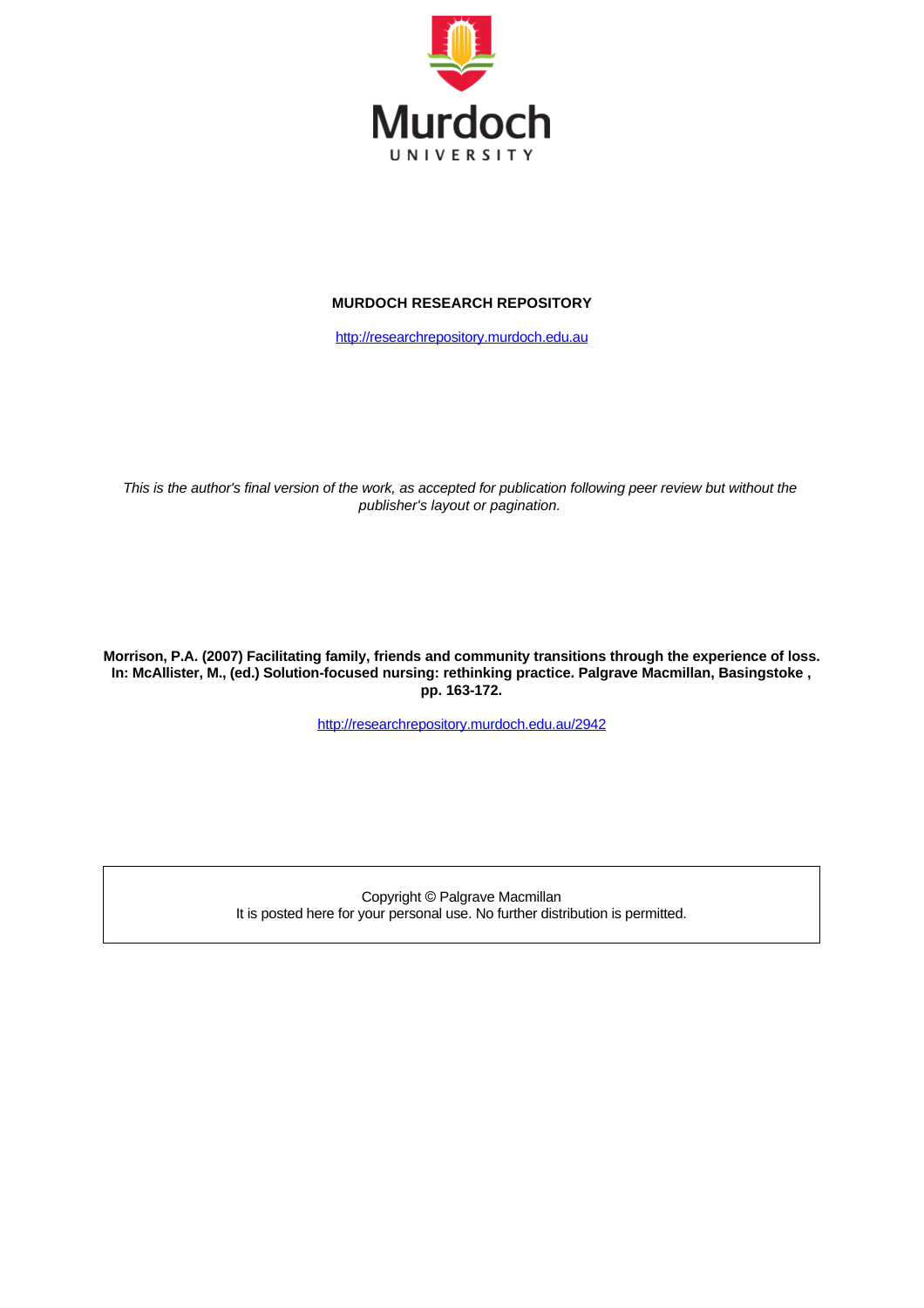# **In McAlister M (ed) (2006) Solution focused nursing CHAPTER 14 End of Life: Facilitating family, friends and community transition through the experience of loss**

**Author**: Professor Paul Morrison

*'Dealing with our grief, with all the losses we have experienced, is not about moving on and forgetting. It's about remembering our people and bringing them with us wherever we go' (Wingard, 2001)*

#### **Overview**

Death is another life transition, wherein nurses have a key role in facilitating peoples' adaptation, acceptance and successful resolution. Even though it may seem obvious that during this time many problems such as pain, immobility, fear, and discomfort need to be managed, a solution orientation can also offer nurses skills in being person-focused, motivating, connecting and life-affirming. There are many interpersonal and technical skills that need to be mastered. The author provides stories of sudden loss and expected loss and discusses how the nurse's approach within it was solution focused.

#### **Introduction**

The therapeutic practice of nurses has never been clearly articulated and this facet of nursing has, I fear, been more imagined than real except in a most rudimentary sense. These days there is a great need to expand the therapeutic role of the nurse,. There may be many ways to do this but I believe that some of the ideas outlined in this chapter offer a very interesting path; a path that can lead to the creation of a brighter landscape for nursing by expanding the helping focus in our work.

The chapter starts with a story about the grief and loss experienced by Orla and Fergus and at the same time tells the story of some of the therapy choices, paths and considerations that have influenced my own work as a nurse and a psychologist. Instead of advocating the merits of a particular school or approach, I have found it more helpful to focus on the aspects and ideas in my own work that I revisit constantly. These help me to work with people to find solutions to the difficulties in their lives.

The chapter will therefore include some discussion on the need to place our work in a particular historical context, to strive for enhanced self-awareness, to be clear about our beliefs about people and helping and to work in ways that feel right for you and me. As the chapter unfolds, I hope that you will see how these ideas may be used to help people like Orla and Fergus.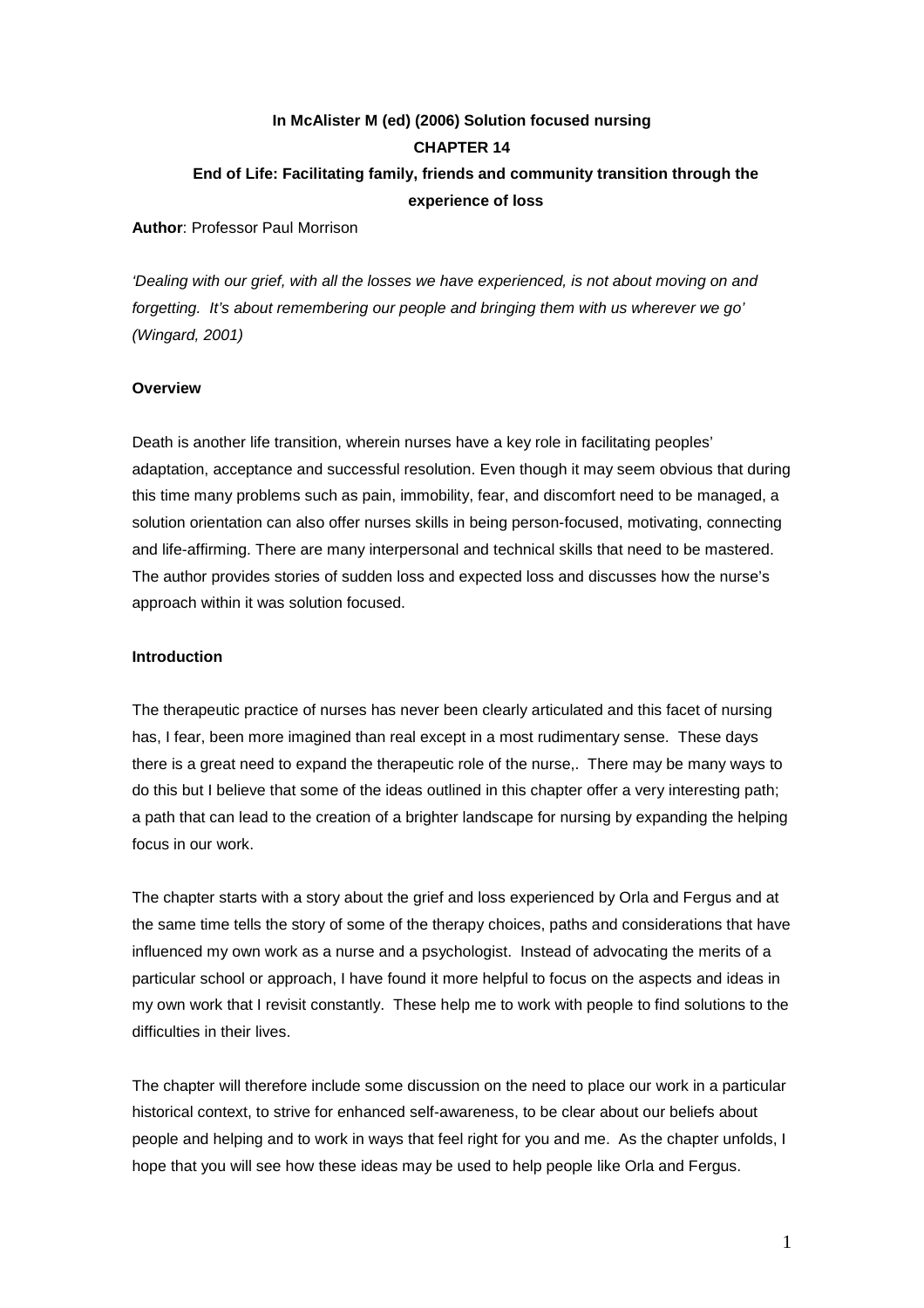#### **The Story**

At the age of 33, Orla who is now 48 moved to Australia from Ireland. She had a successful nursing career and was very happy, although having been raised in a catholic Irish community, yearned to meet a man and begin a family. Five years earlier, Fergus , who is now 50, had also emigrated to Australia from Ireland. He worked as a carpenter, and he too longed to make a family. But being hard working folk they did not have much time for relationships and marriage and had begun to feel resigned to the idea that they might never marry or have children.

But as luck would have it, Orla and Fergus were introduced at a mutual friend's BBQ and immediately struck up a rapport. They fell in love and married. They were obviously 'made for each other' and rekindled their shared hope of having children. Their sisters and brothers on both sides of the family had each produced a number of children. Then, after two years of trying, Orla and Fergus were about to give up on the idea of babies, when Orla found herself pregnant. Kilian's birth was the realization of a dream for both Orla and Fergus and they lived happily in Brisbane, Queensland.

At eight years of age Kilian was doing well at school, he had a group of very good friends and followed the Brisbane Broncos with fanatical zeal. He had a season ticket and went to all the home games with his parents. He and his parents were planning a trip to Ireland during the summer break to coincide with Kilian's ninth birthday and they were all looking forward to meeting up with their extended family and the 'craic' in Ireland during the northern hemisphere Christmas. But Kilian did not make it to Ireland that year. He died two weeks before Christmas Day after a short period in hospital for the treatment of a high-grade astrocytoma (brain tumour).

Ten months after Kilian's death Orla and Fergus were still heartbroken and in great pain – so much so that they felt they could not continue to live in this state of 'constant heartache'. Their friends and families were a great support initially and reassured them that 'time would heal their hearts' but it didn't seem to make any real difference in their lives. Kilian was gone and the happiness they found together which was cemented with the arrival of Kilian was ruptured irretrievably and they feared now that their own relationship might come asunder…

# **The context of grief- work**

When we think about the word solution or having a solution focus in our work as professional helpers there may well be a tendency to slip into 'fix-it' mode. Many professional helpers and nurses in particular, have an inclination to want to fix things including peoples' pain following traumatic life events and illnesses. The desire to help and to fix is an admirable one and one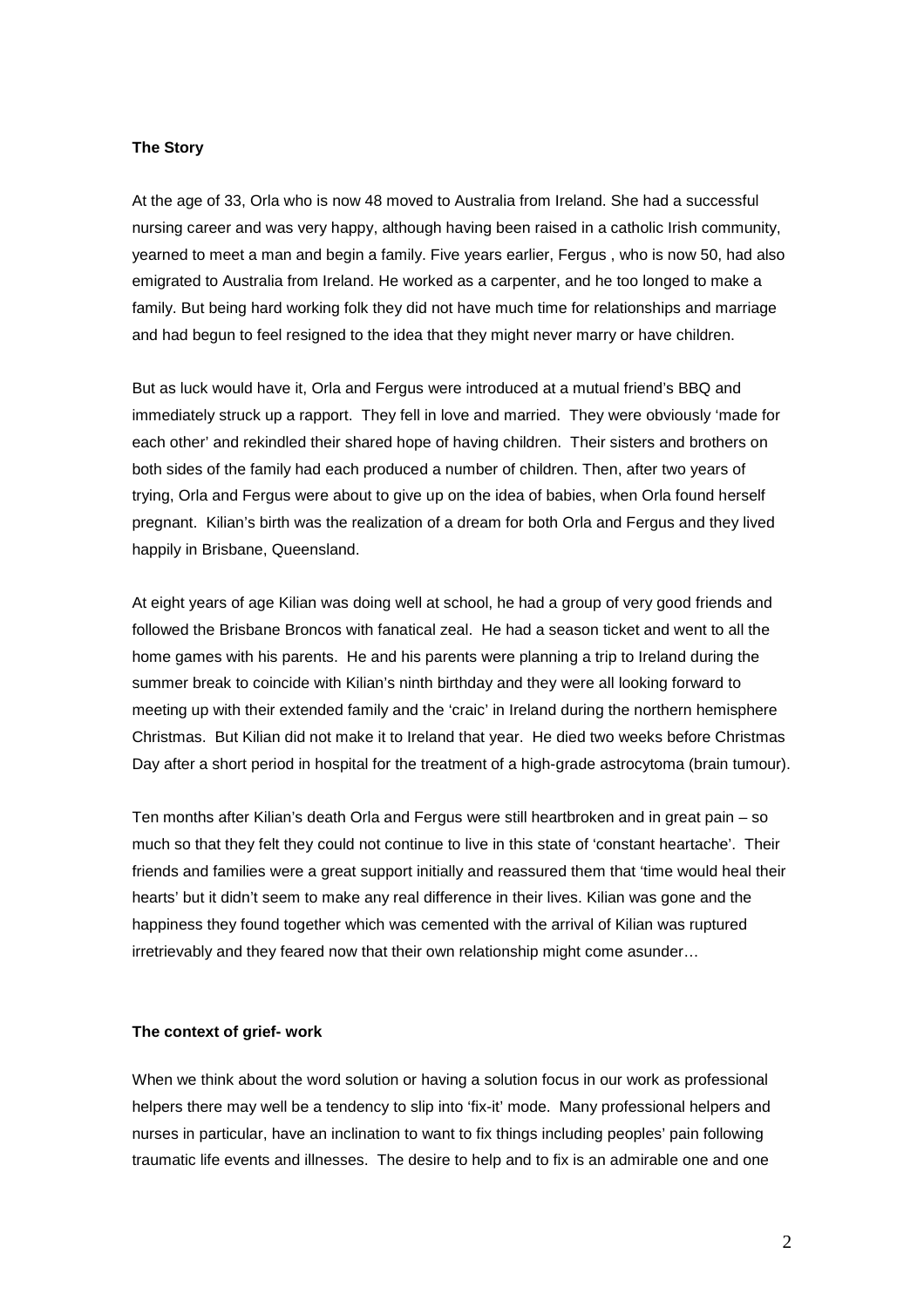which needs to be acknowledged. However, it places the helper in a position of power and expertise that is not warranted nor is it likely to be helpful.

A solution-focused approach can also be considered as a process of helping others to find *their own* answers, responses, or ways of acknowledging the realities of their lives. It can also mean that people find an acceptable interpretation of life events that fits with their preferred identities and values or that they find a sense of completion with these events and happenings. Adapting a solution-focused approach in your work can mean much more than applying a quick fix.

However, in the traditional and current climate of health care, many health professionals tend to focus on the goals of the institution rather than the goals and needs of those who seek their help. A major emphasis of this orientation is driven by the discipline of medicine and this is not all that surprising given that medicine has had a pre-eminent role in the development of health services and the hierarchical structures that can be found within and across settings.

Moreover, the hub of much nursing work has been aligned with the achievement of institutional and medically driven goals and this has curtailed the potential therapeutic role of nurses. It has limited their capacity to shape their work towards the needs of patients and families in creative and non-pathologising ways. This is not to say that what has occurred historically is wrong; but I think it is time to look towards other ways of working with people that have a non-medical emphasis.

Consider for a moment how death, loss and grief have been treated in the professional health literature. In a commentary on the prevailing attitudes to death and dying in Western societies, Kübler-Ross (1981) stated that: 'the more we are achieving advances in science, the more we seem to fear and deny the reality of death' (p. 6). This is clear from the language we use when talking about death and dying as it conveys our attitudes and cultural mores on the matter and often attempts to negate the reality of death.

This is not so in other societies where death is accepted as part of the natural cycle of life. Nevertheless, Worden (1991) argues that despite cultural differences, and individual reactions to death and dying, a common theme is that we all wish to regain the lost person and a belief that we will meet the dead person in some form of afterlife.

Thus the professional context of care provides a setting for our practice that is, in the main, somewhat austere and traditional. It is important to reflect on this context of care from time to time to be clear about your preferred position and ways of working with people and to limit some of the negative aspects of this care context.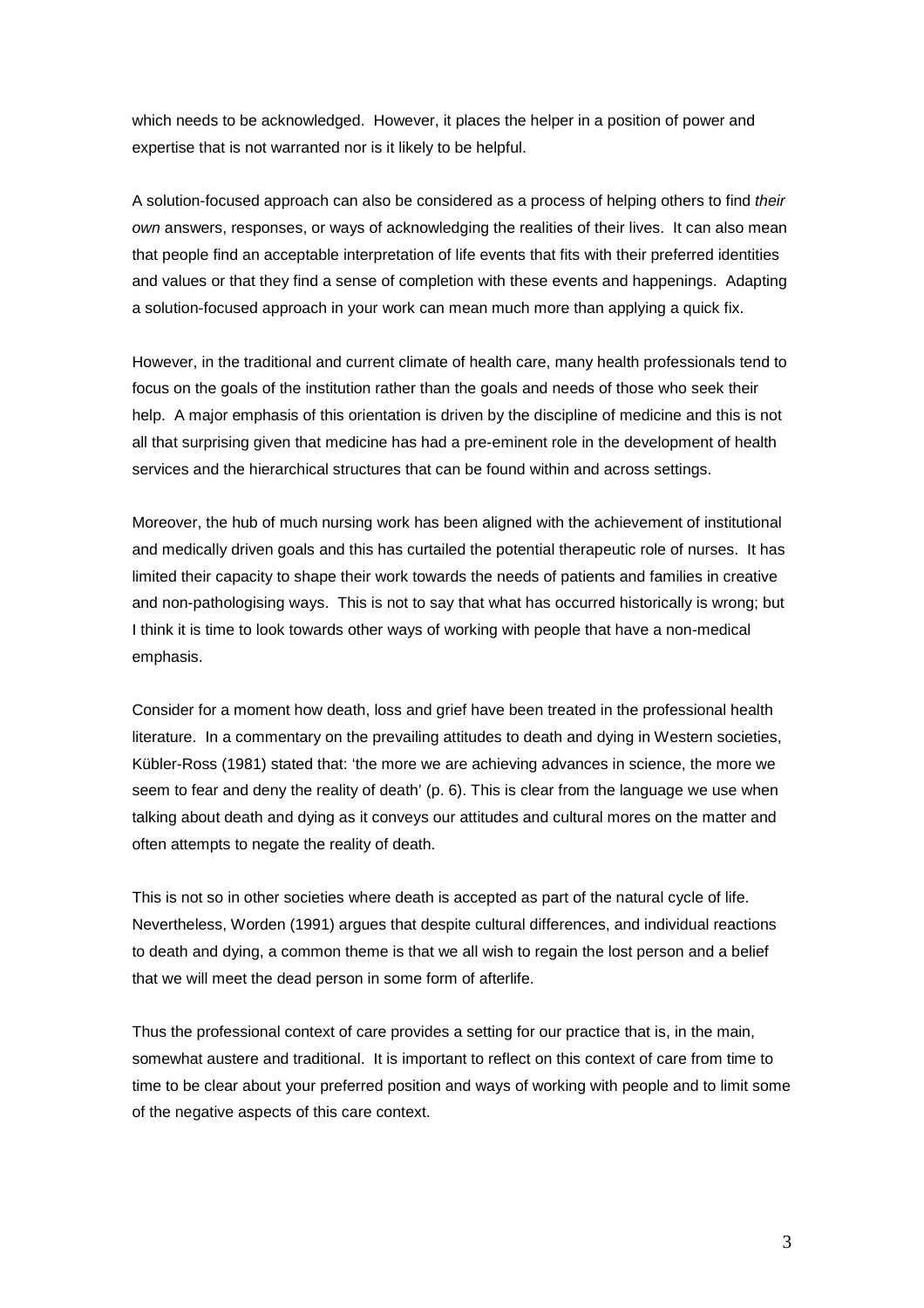#### **Reader activity**

Take a moment or two and reflect on the ways in which dying people and their families have been cared for in some of the clinical areas you have worked. Share these in class with fellow students. What conclusions emerge?

#### **Reader activity**

Consider the following questions and your reactions to these events: Have you ever been to a funeral or a wake? Have you seen a dead person in your clinical work? Have any of your friends lost a close relative? Has someone close to you died in the last couple of years? How have any of these experiences influenced you views or values?

#### **First things first – do your own work**

The approaches I tend to use have been influenced by my personal history and professional experience and this is something that a good professional helper can use in their work. However, it requires self-awareness, which needs to be developed and nurtured constantly and conscientiously (Burnard, 2002). You need to become more aware of your strengths, weaknesses, wishes, intentions, values and so on.

I am reminded all the time, how my work experience in nursing, psychology, and education, in Ireland, UK, and Australia and my exposure to diverse cultures and peoples, has helped me to become more accepting of diversity and change. These experiences have, I believe, helped to make me a more effective professional.

Striving for enhanced self-awareness reminds me that I belong to a particular race with a particular social history (strong Irish Catholic upbringing) and speak English with a particular type of accent. It also helps me to be aware that *every* client will have his or her own cultural and personal history just like me. However, the process of developing self-awareness is an ongoing one as the challenges in life and work are forever changing, but it is essential to be able to tune in to the other person's world in a non-judgemental way.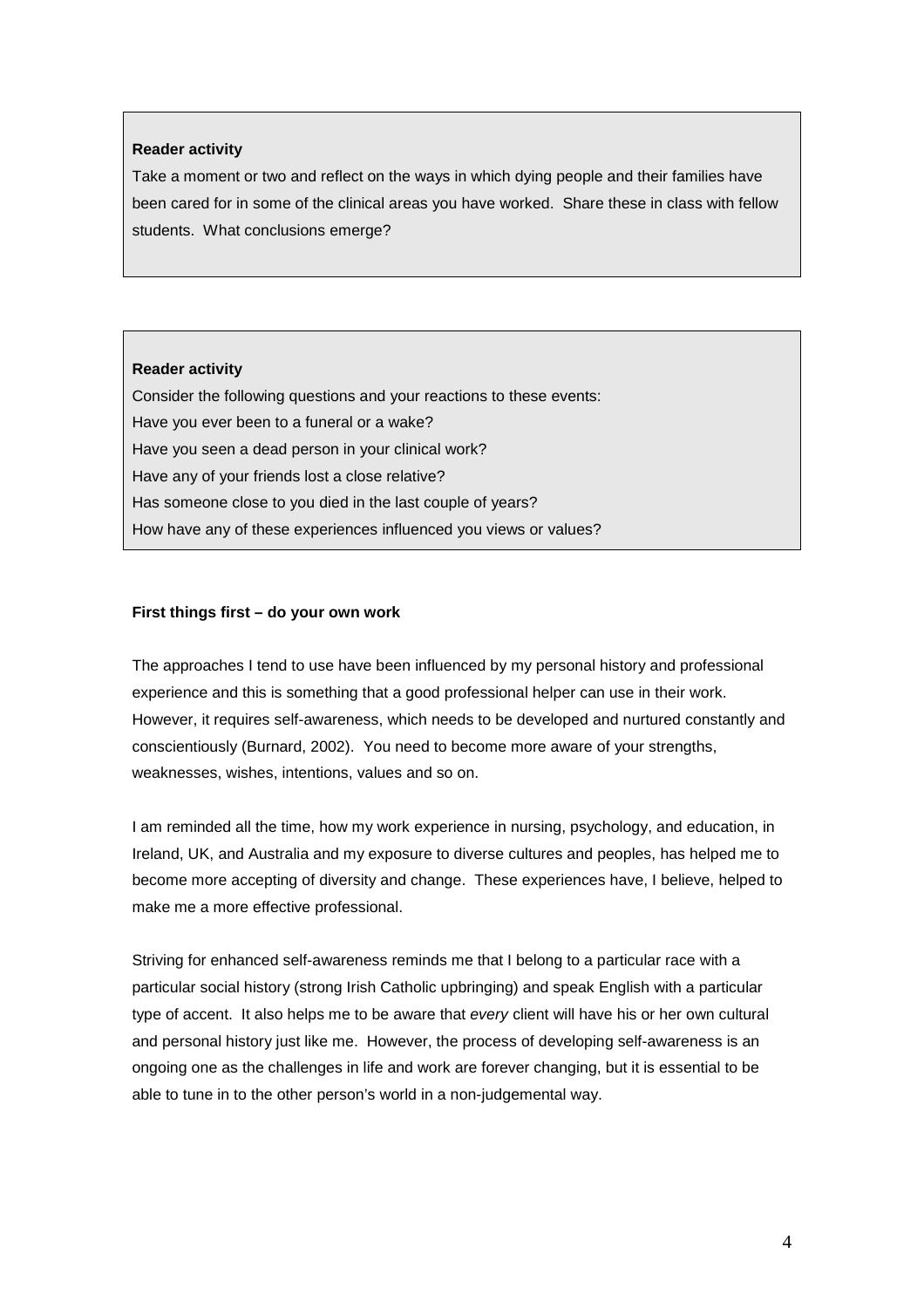# **Reader activity**

Identify three facets of your own make-up that might limit your capacity to be non-judgemental when caring for recently bereaved people.

# **The person-centred approach as a basis for helping**

The person-centred approach to helping was greatly influenced by Carl Rogers (1961). I think this approach to helping provides a very sound basis and orientation for any form of helping or specific approach to therapy. The optimistic outlook of human nature within this approach means that the beneficial process of change that occurs is fashioned by the client not the nurse.

A positive atmosphere may be developed when the nurse displays three key attributes:

- (1) Congruence, or genuineness
- (2) unconditional positive regard, meaning provision of acceptance and care and,
- (3) empathic understanding of the subjective world and experience of the client (Corey, 1996).

The assumption is that everyone has the potential to resolve his or her worries. The nurse's role primarily is one of supporting the person to do this by enabling them to renew their knowledge and appreciation for abilities and competencies that they may have lost sight of.

The nurse may help the client to detect their own goals in therapy by establishing a trusting helping relationship with clients and creates a climate in which the client feels safe to explore their self-perceptions and experience a range of feelings. Person-centred helping emphasises development and in various ways takes some of the obscurity from therapeutic interactions. Rogers stated that: 'psychotherapy is the releasing of an already existing capacity in a potentially competent individual' (1959, p.221). Hence the client holds the keys to solving their struggles while the helper's role is one of assisting in this venture with support and understanding.

In terms of Orla and Fergus, we can make use of a person-centred approach to build a good rapport by listening attentively with an empathic and respectful manner and exploring the significant personal loss in their lives, a type of loss all of us must face at some point in our lives. The death of a person we know and love is perhaps the most painful loss that most people will experience and can be quite devastating.

Being there for Orla and Fergus -- spending time with them and helping to talk about the role that Kilian played in their lives, will help them to express strong and painful emotions. This may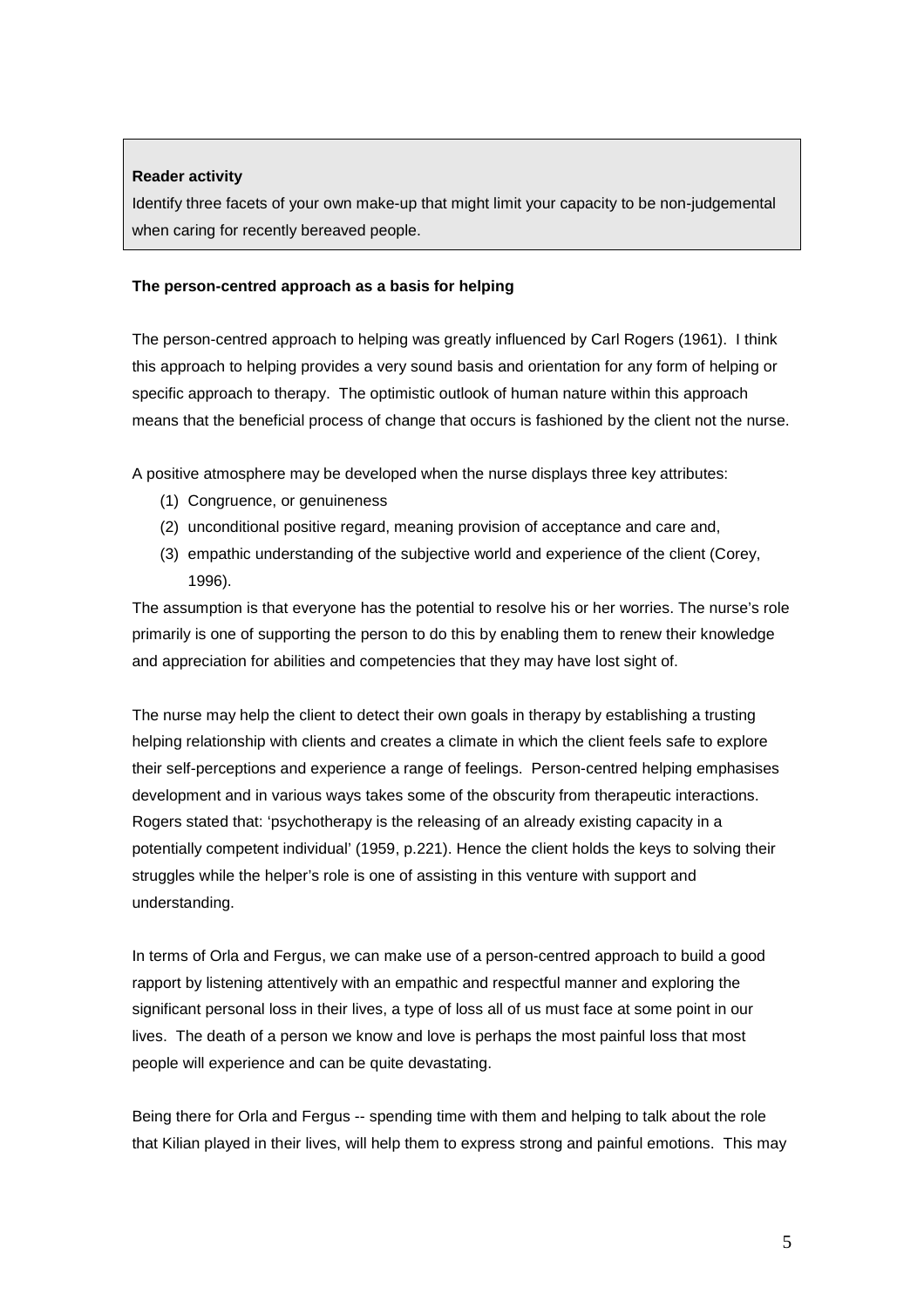be a very emotional time for us as nurses too, with awkward feelings of not knowing what to say.

However, being there and listening carefully will be of great value; trying to be a 'companion' and 'walk alongside' Orla and Fergus in a 'meaningful relationship' (Geldard, 1998) as they recount the awful sadness in their lives. The person-centred ideas are I believe, quite indispensable for the approaches I will cover next. I mention them here to ensure that they are not forgotten.

# **Group activity**

Take a few moments to think about someone in your family (or social network) who has been a positive influence in your life but who has passed away (it could be a teacher, friend, grandparent and so on). In what ways did they change your life? What was it about your relationship with them that you want to take with you into your future live and work? Discuss in the group.

#### **Narrative Therapy meets Solution Focused Nursing**

An approach that I have found increasingly valuable is narrative therapy; it is more a philosophy or belief system than a set of techniques that can be learned and honed with experience (White & Epston, 1990). My interest in narrative ideas grew from a general sense of dissatisfaction with a lot of things I'd learned and experienced in nursing and psychology, together with a growing interest in people and the social context of their lives. When I came across narrative practice I immediately felt at home. The ideas resonated with me as a person and a professional helper.

After attending a number of intensive training programs at the Dulwich Centre in Adelaide, which were facilitated by Michael White, who is one of the leading writers in this area, and meeting with participants from all over the world, I was helped to shape my preferred ways of working with people and the problems they experience. Narrative practice focuses on listening to, and encouraging, stories from people and the problems in their lives. It uses a conversational format and aims to help people shape new realities and identities for themselves.

This orientation, like solution-focused nursing, is founded on a number of important beliefs. To begin with, the person is not the problem, the problem is the problem. This can be quite a tricky notion to work with as much of our training and experience as nurses encourages us to locate problems within individuals. Working with a problem as separate and externalised from the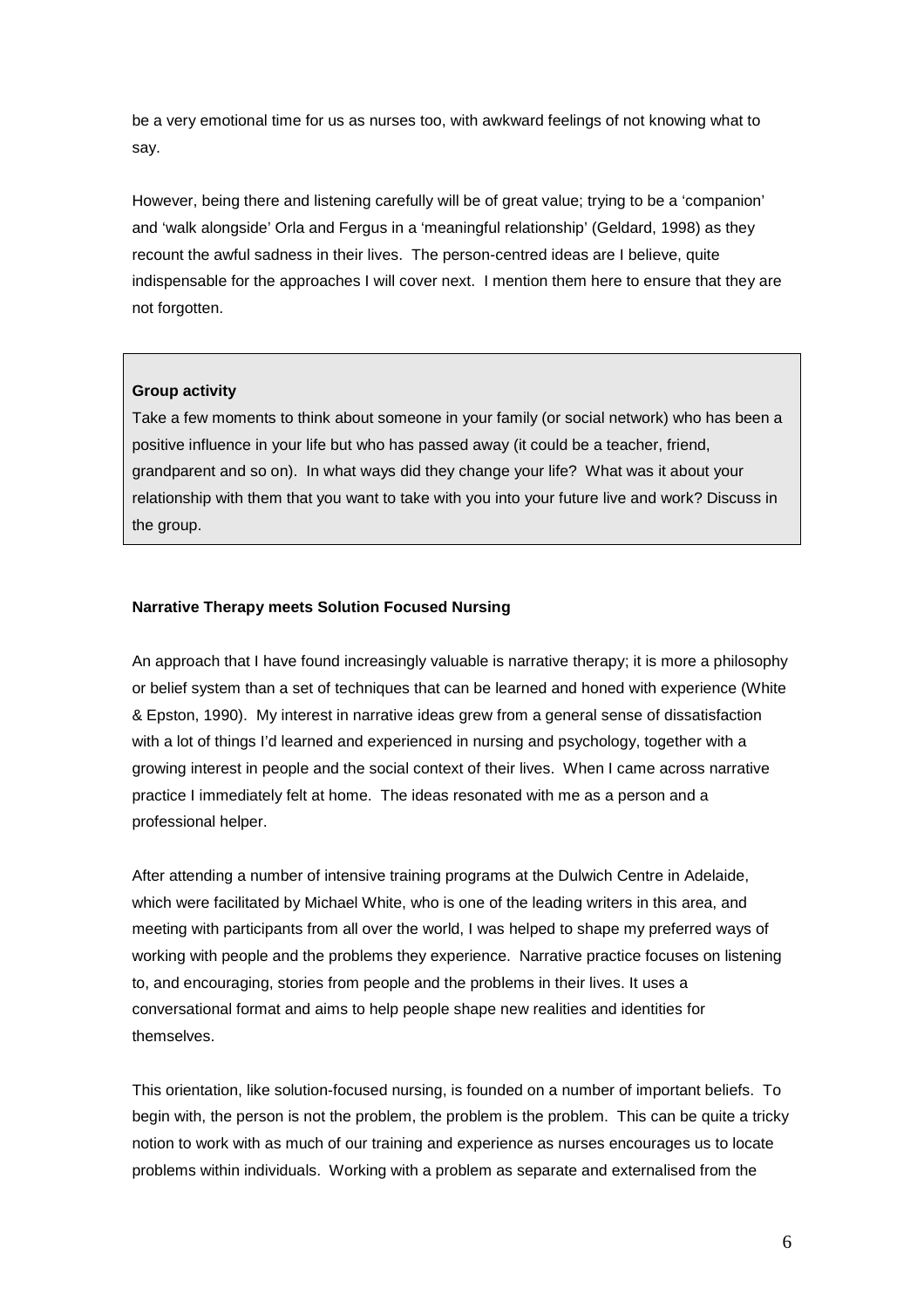person (for example, exploring the impact of the grief, the pain, the heartache on peoples' lives) opens up spaces to clients to see the problem differently.

Next, people construct meaning around the dominant storylines or narratives in their lives and live their lives accordingly. The role of the therapist is one of helping clients to explore the meanings in their life and helping them to tell a different story of themselves. Clients are the 'experts' on their own lives, the therapist is not.

The helper adopts a stance of genuine curiosity about the client's life, which entails asking questions you (the nurse) do not know the answer to. Detailed and very readable accounts of narrative ideas can be found elsewhere (see for example Morgan, 2000).

Re-storying lives is of value not just for individuals, but also for groups in society. Wingard (2001) described how 'talking together' and sharing stories of family losses within an Aboriginal context highlights some of the cultural aspects of grief and loss that may go unrecognised:

'A lot of Aboriginal people also experience signs from loved ones who have passed away. Seeing particular birds, for example, is often experienced as having ongoing contact with people who have died, ongoing contact with their spirits' (p. 2).

It's worth noting too that those who don't understand the cultural context, could perceive such signs as examples of pathology.

# **Rethinking Grief Work**

The application of narrative ideas in relation to grief has been beautifully illustrated in the book 'Remembering Practices' (Hedkte & Winslade, 2004). The authors note that in Western settings many of the conversations we have about death and dying use language, which emphasises the finality of death and the end of relationships by seeking closure, moving on, saying goodbye and letting go. These are all examples of the widespread view this is what occurs in a normal grieving process.

However they argue that these sorts of conversations may well render the grieving process more painful and unbearable. Hedke & Winslade (2004) go on to suggest that our memories of the lost loved ones often rekindle their role in our current and futures lives and the influence they have had and may continue to have when we invite them into our lives. This view forms the basis of remembering conversations, which can provide great comfort to grieving people.

Remembering conversations makes it possible to provide comfort and add to peoples' lives, not by dwelling on their pain, but by embracing the dead in the lives of the living. The focus is on honouring their contributions to the lives of others. This notion helps people to deal with the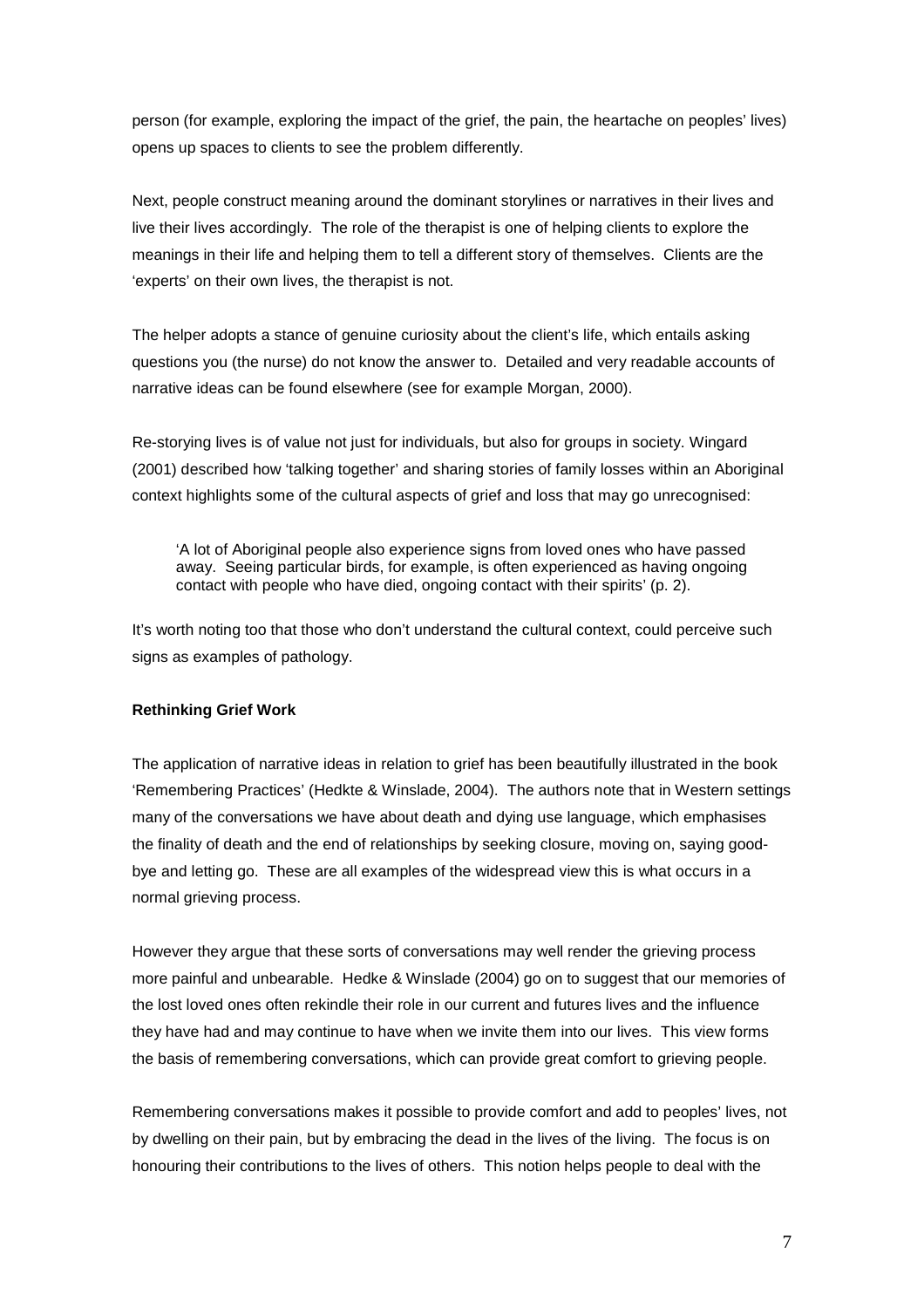death of someone close in a very non-traditional way by bringing new hope to those grieving. Hopes that help sustain them now and into the future by ensuring that the dead person continues to be an important part of their lives and identities.

There is a wonderfully moving account of similar narrative work with a family who lost their daughter through suicide in Michael White's book on folk psychology (2001). Drawing on aspects of this account we might begin the following conversation with Orla and Fergus:

*"I am curious to learn more about how your lives are changed for having Kilian as a son. I have a sense that it made your lives different in terms of how you yourselves think and act today that are a testimony to his short life. Perhaps you might share with me some of those life-changing stories".*

This kind of invitation provides a basis for generating new accounts or conversations about Kilian's contribution to their lives. It might help Orla and Fergus to talk about the gifts that Kilian gave them: fun, excitement, energy, exuberance, joy and deep, unconditional love. Remembering these gifts are his legacy to Orla and Fergus and indeed to others who knew and were touched by him.

These conversations can evoke, crystallise and capture memories that grieving people will want to take with them and cherish in their own future lives. They can help ensure that Kilian continues to play a critical role in Fergus and Orla's lives in ways that are sustaining and enriching of their lives.

Similarly, Wingard (2001) described how "gatherings" within Aboriginal communities provide ways of helping people remember the lost loved one in ways that make the participants in the gathering stronger in their own lives. Hedtke & Winslade (2004) argue that this type of remembering practice has a healing and inspiring effect on those grieving.

Orla and Fergus need to feel heard and understood and their great loss acknowledged and validated. A little later we could ask questions like: How did you get through this last month, or year? How did you manage to keep going? Where did you get the strength to make it though this? These questions will generate ideas about coping and surviving. They may also open up opportunities for conversations, which include Kilian and how he has helped them to get through this awful time in their lives.

Possibilities for the future can be explored when a basis for coping has been established. This future focus can help Orla and Fergus to "construct their own solutions, which is a key to being brief and successful with any presenting problem" (Butler & Powers, 1996, p. 231).

Another approach here is to look for exceptions that emphasise coping: 'How do you keep it from getting worse? How do you keep it together and go to work everyday?' These sorts of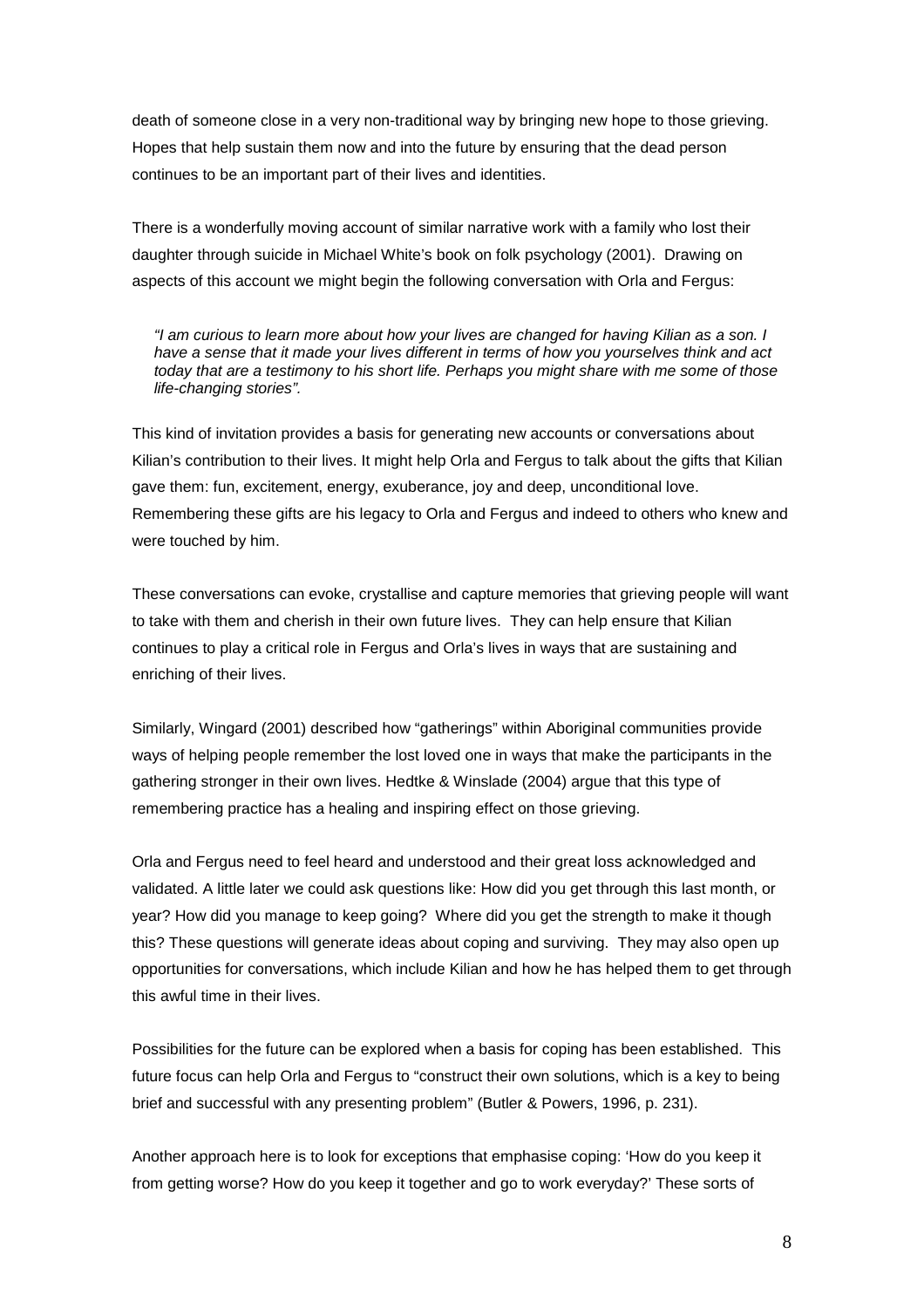questions will acknowledge the struggle that Orla and Fergus have been through and reinforce the actions they have taken or the strengths they found within themselves and used to keep things from getting worse.

There is another facet of the solution-focused approach that may be used effectively here which raises possibilities for the future. You could use scaling questions as these may have the effect of focusing Orla and Fergus onto specific actions they might take in the near future (Butler & Powers, 1996): "On a scale of one to ten, where one is the worst this has been, and ten is the best things could ever be, where are things today?" (O'Hanlon & Weiner-Davis, 1989).

If Orla and Fergus indicated that they were at two on the scale, then this could be followed up with a question on the signs that might indicate that they were moving towards two and a half or a three. Their answers can then be expanded on and in so doing Orla and Fergus could map out the specific ways in which they can move in a preferred direction. Even small increments of movements along a preferred direction can be expanded on in conversation and help move the couple towards some form of resolution for their grief.

The process of story-telling, identifying gifts left behind, using rituals or gatherings, and questions that search for exceptions and scale change may help sustain the relationship and foster hope rather than prematurely stop them. These strategies can assist people to deal with grief in quite different and life enhancing ways (Hedkte & Winsalde, 2004).

#### **Group activity**

Divide into pairs (A and B) and take turns with this exercise. 'A' briefly describes a time in their life when things were difficult. It does not have to be too draining emotionally and could include times when you failed an assignment and thought about leaving the course, or the budgie died or a time when you were so broke you could not afford to pay the telephone bill. 'B' listens attentively, demonstrates curiosity and encourages 'A' to tell the story fully and then asks 'How did you keep it from getting worse? How did you keep it together and go to work everyday?'. B encourages A to expand on these.

Reverse the roles.

Feedback to the larger group on the experience of completing the exercise.

#### **Conclusion**

Dealing with death, dying and caring for those who are grieving is a normal part of life for all of us. As a nurse however, you will have to face this area of work and its repercussions frequently and as you get older in your personal life too. Sometimes nursing presents the personal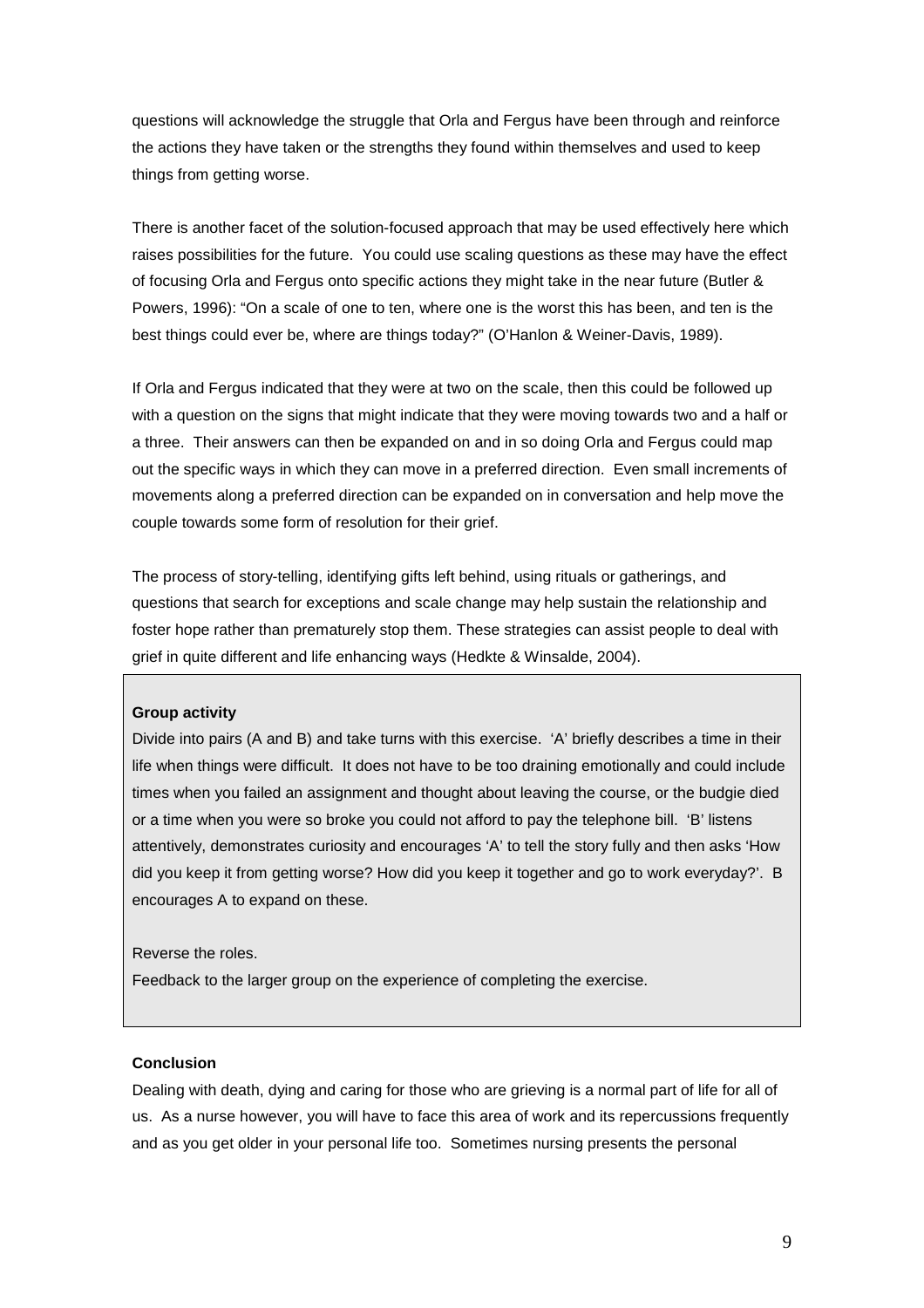heartache and distress that occurs in other peoples' lives to very young students. When it does, it can occur in a forceful and shocking manner and at the most unexpected times.

At the end of the day, you will need to manage the emotional turmoil and responses to these life events in yourself and others. If you don't, your work may become unbearable instead of challenging, revitalizing and rewarding. Learning to deal effectively with these inevitable aspects of life and respond confidently through enhanced self-awareness, the development of specialist counselling skills and increased cultural sensitivity, will enhance your professional functionality and help you remain fit and well personally.

If applied sensibly and thoughtfully, the approaches mentioned here have the potential to endow nurses with some very powerful ideas for practice no matter where they work. Many nurses with a desire to become more therapeutic in their practice will tend to take an eclectic approach or one that is influenced by a few schools or theories instead of relying on just one framework. Such an approach is very sensible.

However, the key to unlocking your real potential as a professional helper is to find a way of working that fits with the person you are and strive to be, one that is closely aligned with the values and beliefs you hold dear. The ideas sketched in this chapter could become a rich and rewarding vein of discovery for the intrepid explorer.

# **Teacher notes**

The following exercise should raise some thoughtful perspectives in the classroom. The first little exercise is from Owen, N. (2001) *The magic of metaphor. 77 stories for teachers, trainers & thinkers*. Carmarthen, Wales, Crowne House Publishing. It's called 'Walking the talk':

One time, a woman came to Gandhi and asked him to tell her overweight son to stop eating sugar.

"Madam," he replied, "come back in three weeks' time."

Surprised at this request, she nevertheless returned with her son three weeks later.

Gandhi looked at the boy and said. "Stop eating sugar."

When the boy had left the room, the mother turned to Gandhi and asked why he hadn't said this three weeks ago.

Gandhi replied, "Madam, three weeks ago I myself was eating sugar"

Does this tale have any messages for us as nurses?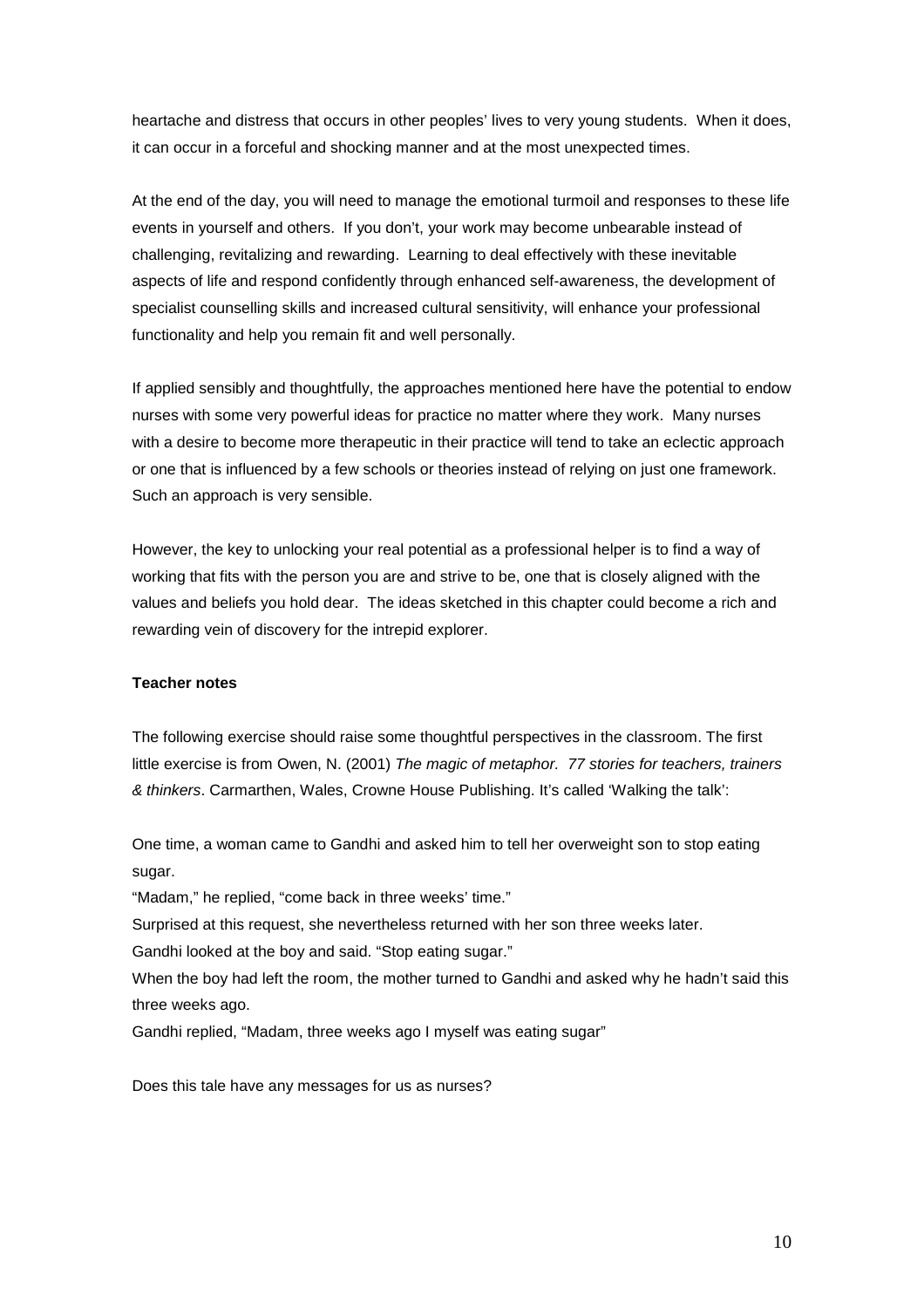# **Group activity**

Homework: Get the students to visit these websites and make some notes on the approaches being advocated:

<http://www.rememberingpractices.com/> <http://www.dulwichcentre.com.au/> <http://www.pctscotland.co.uk/> <http://www.brieftherapy.org.uk/index.php>

In class ask them to report back about which approaches seemed to fit with their personal view and provide some indication about why this is so.

# **Group activity**

Butler & Powers (1996) concluded that solution-focused brief therapy works:

'with grief, relationships, depression, and many other kinds of problems. But it is not the model or the techniques that really matter. It is the attitude of the therapist and the interchange between the client and the therapist that is the real key' (p. 245)

Discuss this claim and its significance for nursing practice.

# **Suggested further reading**

- Hedtke, L. & Winslade, J. (2004). *Re-membeing lives: conversations with the dying and the bereaved*. New York: Baywood, Amityville.
- Milner, J. & O'Byrne, P. (2002). *Brief counselling: narratives and solutions*. Basingstoke: Palgrave.
- Morgan, A. (2000). *What is narrative therapy. An easy-to-read introduction*. Adelaide: Dulwich Centre.

Payne, M. (2000). *Narrative therapy: An introduction for counsellors*. London: Sage.

#### **References**

Burnard, P. (2002). *Learning human skills. An experiential and reflective quide for nurses*. 4<sup>th</sup> edition. London: Butterwork-Heinemann.